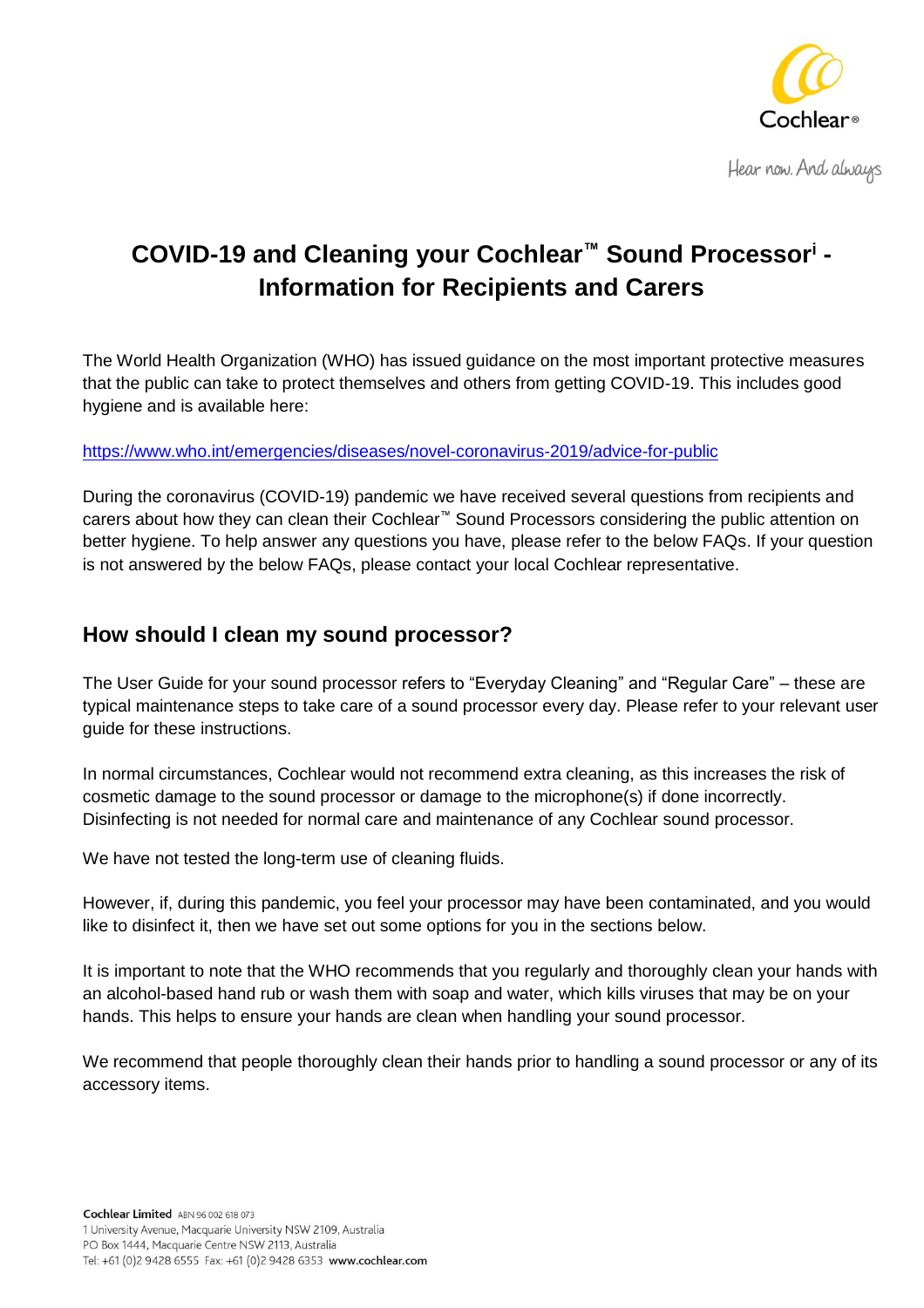

## **I believe my sound processor may be contaminated with COVID-19, how can I disinfect it?**

In case you feel your processor has been contaminated and would like to disinfect it, the United States Environmental Protection Agency (EPA) has published a list of possible disinfectants that can be used against coronavirus<sup>ii</sup>. The instructions below are based on the EPA list and are provided as a guide only.

Guidance on using cleaning fluids is not included in the user guides.

#### **Equipment you'll need:**

- **Cleaning fluid or pre-moistened wipe:** Hydrogen Peroxide\* (3% solution for household use) OR Alcohol cleaner (60-70% solution ethanol OR isopropanol\*\*)
	- o \*If you have a Nucleus® Kanso® Sound Processor (CP950) or Osia® 2 Sound Processor, we recommend using hydrogen peroxide rather than alcohol cleaner, as the casing is more sensitive to alcohol if used incorrectly.
	- o \*\*If you have a Cochlear Baha® Sound Processoriii the alcohol cleaner must be made of 60-70% isopropanol. DO NOT USE ethanol as it may damage the processor.
	- $\circ$  [Table 1](#page-3-0) includes a summary on how to identify your sound processor and which cleaning fluid(s) would be most suitable if following this guide.
- **Cleaning implements:** Wipe, soft cloth(s), cotton buds/cotton swabs or pad to apply cleaning fluid. Clean toothbrush or soft brush – for use on the connector.
- **Drying cloth:** Soft dry cloth to dry the device and remove any residual cleaning fluid.

#### **CAUTION:**

- Always read the instructions for use of a cleaning fluid. Keep out of reach of children. Check the percentage or concentration of the solution active ingredient and prepare any solution as per the manufacturer's instructions.
- If you notice any discolouration while cleaning, dry the sound processor thoroughly straight away and stop using that cleaning fluid.
- Sound processor microphone performance can be degraded by excessive exposure to cleaning fluid.
- Do not clean over the microphones.
- Do not submerge saturate the sound processor<sup>iv</sup> with any fluid.
- Clean your hands before and after cleaning or use clean disposable gloves. Work on a clean surface.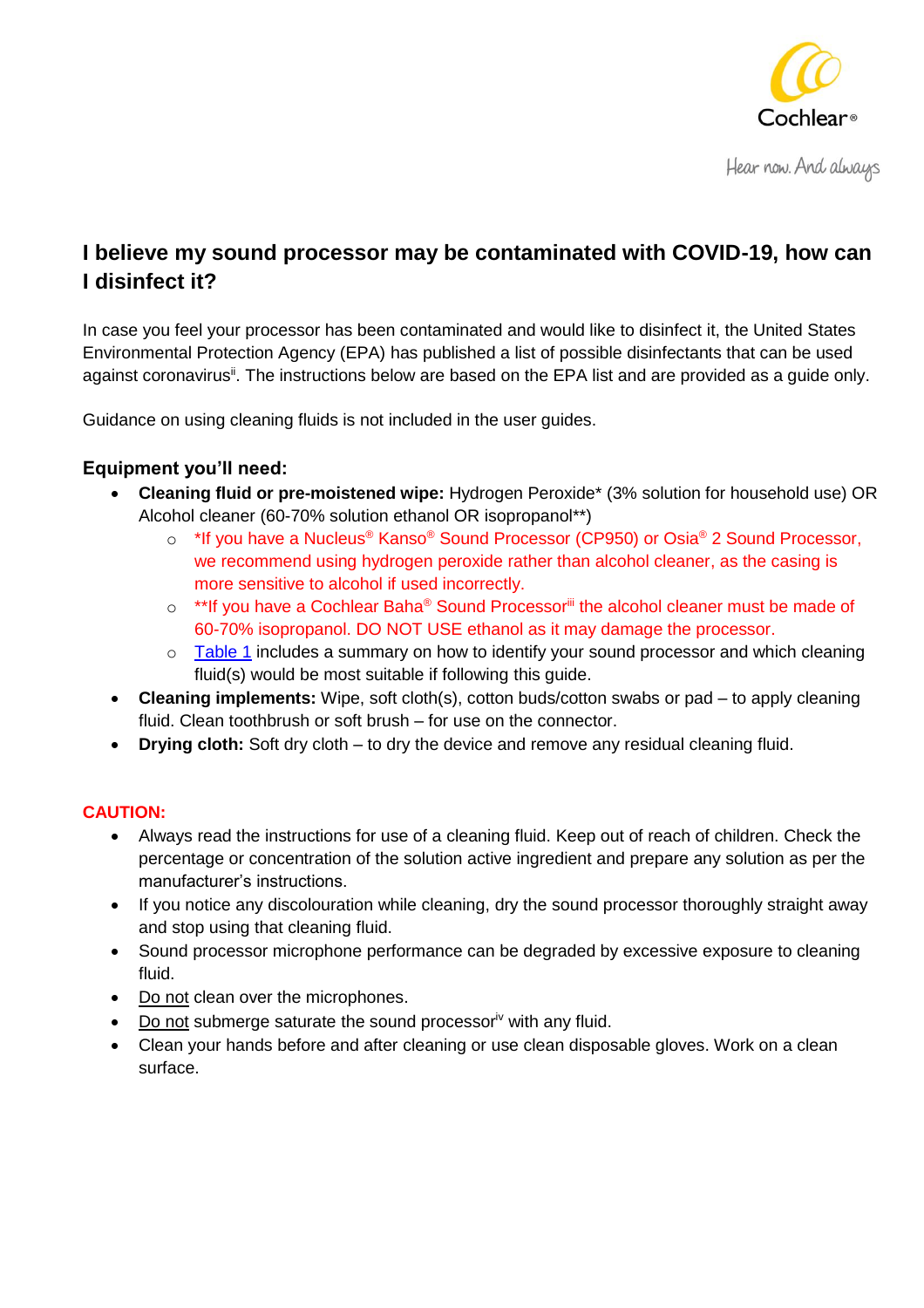

#### **Cleaning instructions:**

- 1. Do not expose to heat, direct sunlight or lamps during the disinfecting process. This is so that the cleaning fluid does not evaporate too quickly and has enough time to disinfect the sound processor.
- 2. Moisten a cloth or cotton bud with cleaning fluid or use the pre-moistened wipe. Do not spray cleaning fluid directly on your sound processor or submerge or saturate the sound processor with any fluid.
- 3. Paying attention to avoid the microphones, carefully wipe all surfaces of the sound processor with the cloth, cotton bud or wipe for the below times. Ensure no fluid enters the openings when wiping near the sound processor microphones.
	- $\circ$  1 2 minutes for Hydrogen Peroxide (3%)
	- $\circ$  20 30 seconds for alcohol cleaner (60 70%)
- 4. Thoroughly wipe dry the sound processor with a dry cloth to remove any residual cleaning fluid.
- 5. Clean any connectors with a clean toothbrush or other soft brush and then a cotton swab moistened (not saturated) with the cleaning fluid.
- 6. Once completely dry, the cleaning process is completed.

### **Why do you not recommend alcohol cleaning fluid for the Nucleus Kanso Sound Processor / Osia 2 Sound Processor?**

Repeated use of alcohol / wipes containing alcohol could lead to degraded external materials. If these degraded materials have prolonged exposure to skin, this could lead to irritation and/or injury.

If alcohol wipes are used multiple times or if alcohol is left on the surface of the device and it is exposed to heat, this could lead to discolouration or cracks forming in the protective casing.

If you notice any discolouration while cleaning, dry the device thoroughly straight away and stop using that cleaning fluid.

It is fine to use alcohol cleaner (as directed above) for behind-the-ear (BTE) Cochlear Nucleus Sound Processors, or Cochlear Baha Sound Processors.<sup>v</sup>

## **Where can I find my user guide?**

User guides are available from your local Cochlear website or representative or available to download in English from **[Table 1](#page-2-0)** on the following page.

<span id="page-2-0"></span>Guidance on using cleaning fluids is not included in the user guides.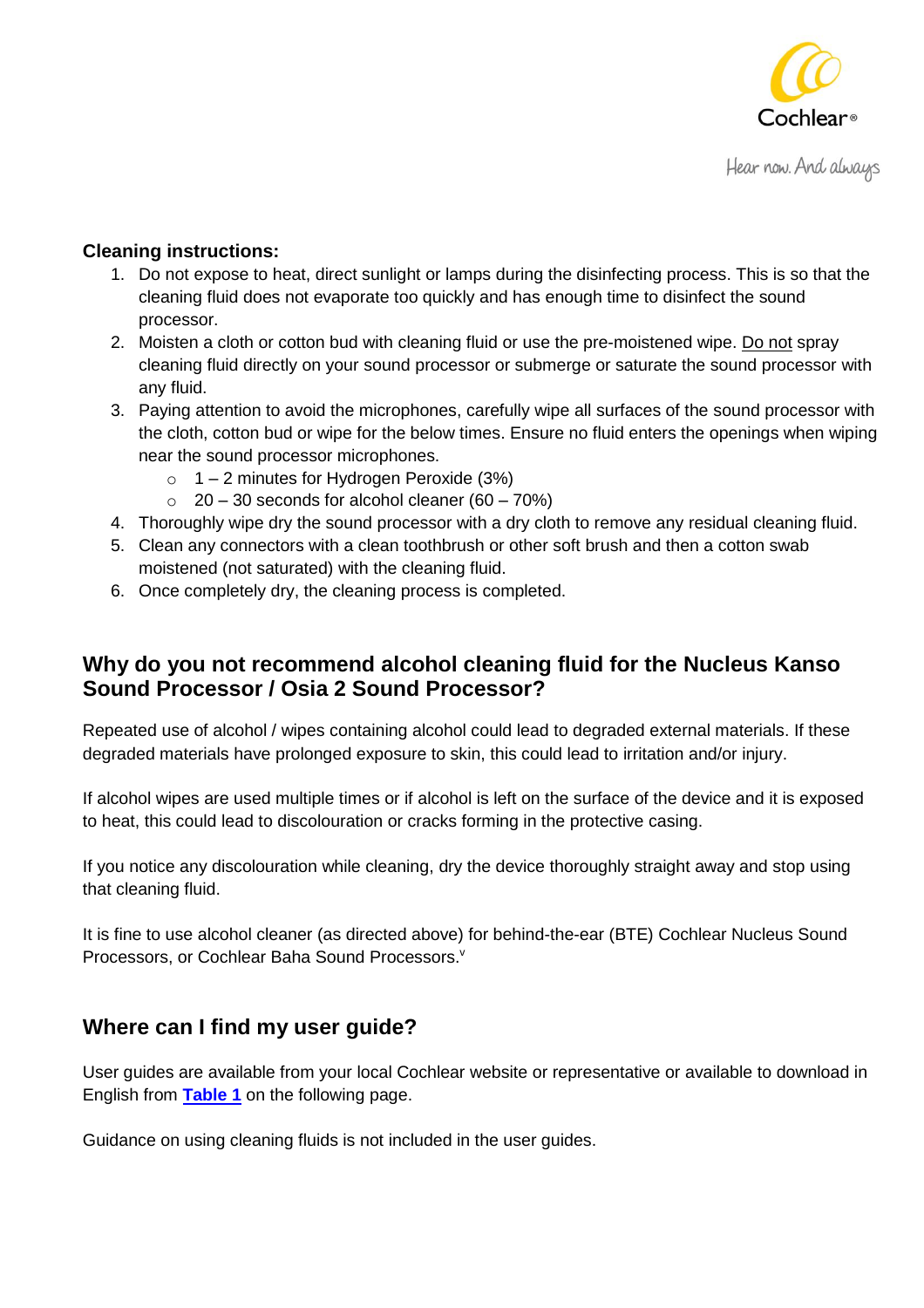## <span id="page-3-0"></span>**Table 1.**

The below table includes details on how to identify your sound processor and which cleaning fluid(s) would be most suitable if following the instructions above.

| <b>Hearing Implant</b><br>& Sound<br><b>Processor Type</b>     | <b>Sound Processor</b>                          | <b>Image</b> | <b>Most</b><br>suitable<br>cleaning<br>fluid                                                                                                        | <b>User</b><br><b>Guide</b> |
|----------------------------------------------------------------|-------------------------------------------------|--------------|-----------------------------------------------------------------------------------------------------------------------------------------------------|-----------------------------|
| Cochlear implant<br>behind-the-ear<br>(BTE) sound<br>processor | Nucleus 7 Sound<br>Processor (CP1000)           |              | Hydrogen<br>Peroxide (3%<br>solution for<br>household<br>use) OR<br>Alcohol<br>cleaner (60-<br>70% ethanol<br><b>OR</b><br>isopropanol<br>solution) | 子                           |
|                                                                | Nucleus 6 Sound<br>Processor (CP900)            |              |                                                                                                                                                     | $\overline{\mathbf{r}}$     |
|                                                                | Nucleus 5 Sound<br>Processor (CP800)            |              |                                                                                                                                                     | 上                           |
| Cochlear implant<br>over-the-ear<br>(OTE) sound<br>processor   | <b>Nucleus Kanso Sound</b><br>Processor (CP950) |              | Hydrogen<br>Peroxide (3%<br>solution for<br>household<br>use)                                                                                       | 上                           |
| Active bone<br>conduction                                      | Osia 2 Sound Processor                          |              |                                                                                                                                                     | 上                           |
| Bone conduction                                                | <b>Baha 5 Sound Processor</b>                   |              | Hydrogen<br>Peroxide (3%<br>solution for<br>household<br>use) OR<br>Alcohol<br>cleaner (60-<br>70%<br>isopropanol<br>solution)                      | 玉                           |
|                                                                | Baha 5 Power Sound<br>Processor                 |              |                                                                                                                                                     | 上                           |
|                                                                | Baha 5 SuperPower<br>Sound Processor            |              |                                                                                                                                                     | 上                           |
|                                                                | Baha 4 Sound Processor                          |              |                                                                                                                                                     | $\overline{\mathbf{r}}$     |